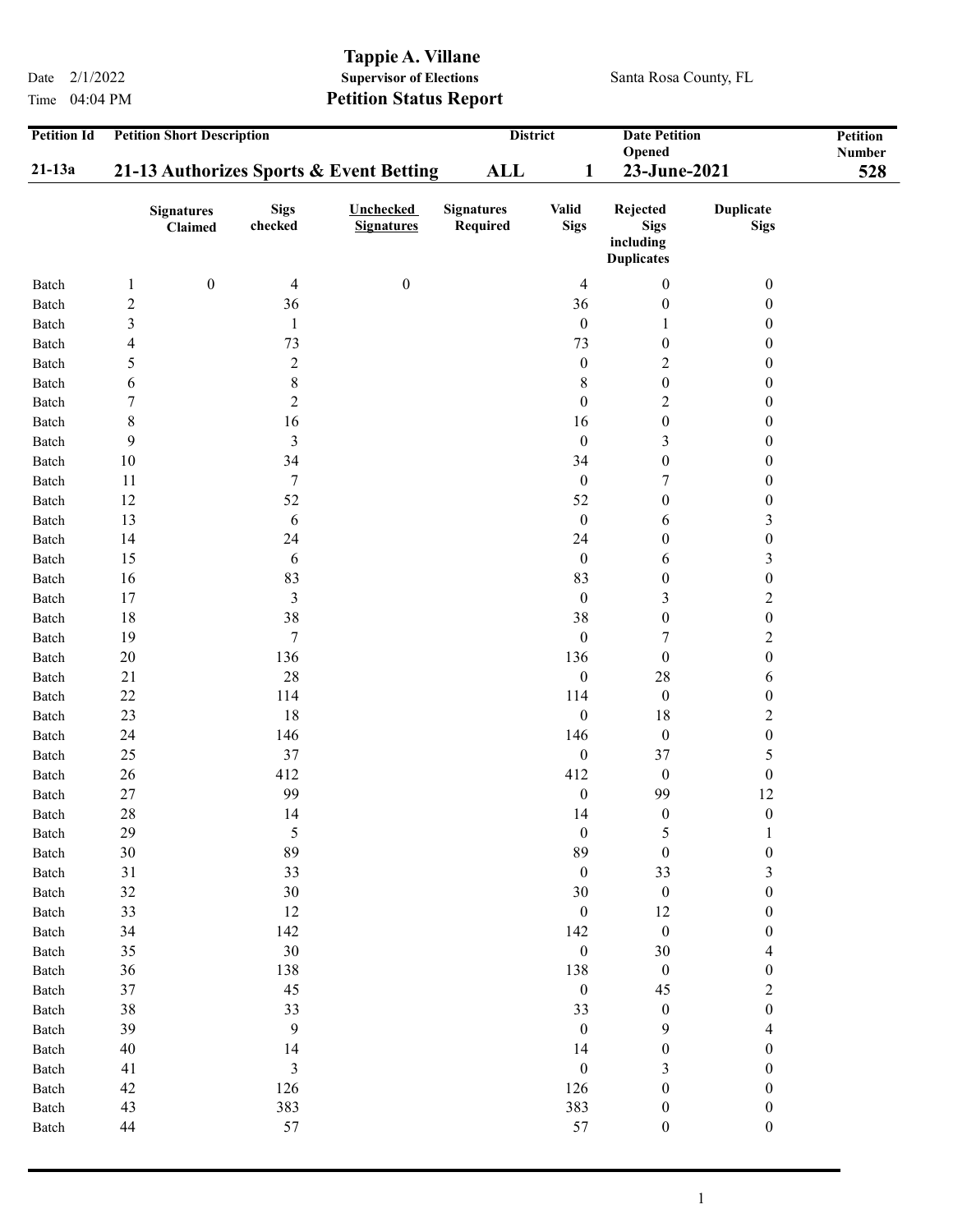Date  $2/1/2022$  Supervisor of Elections Santa Rosa County, FL Time 04:04 PM Petition Status Report Petition Short Description District Date Petition Opened Petition Number **District** 21-13a 21-13 Authorizes Sports & Event Betting ALL 1 23-June-2021 528<br>Batch 45 28 28 0 0 Petition Id Batch 45 28 28 0 0 Batch 46 Batch 47 Batch 48  $0$  2,586  $0$  0 2,230 356 49 Grand Total 0 2,586 0 0 2,230 356 49

Tappie A. Villane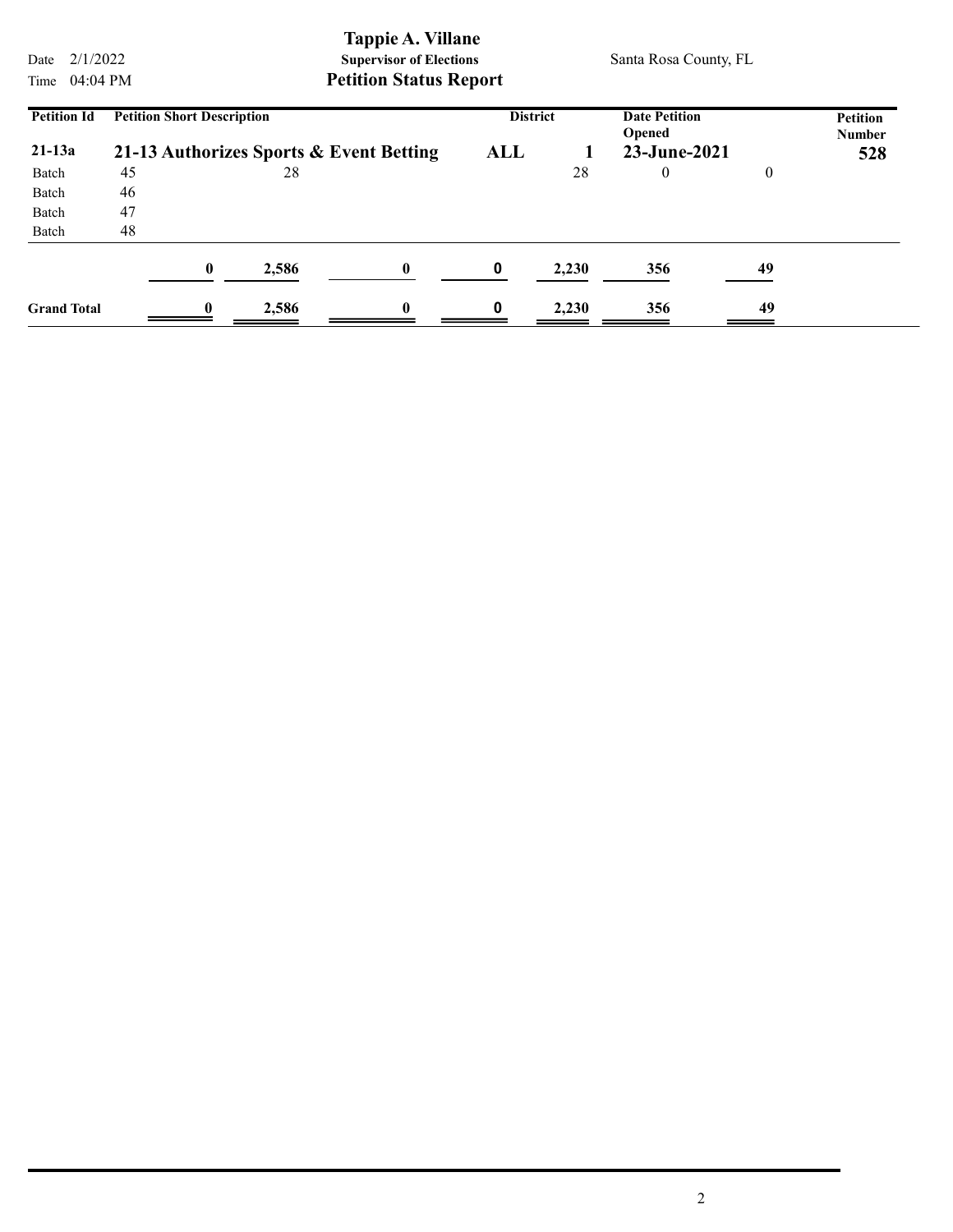|                    |                                   | Tappie A. Villane              |                       |          |
|--------------------|-----------------------------------|--------------------------------|-----------------------|----------|
|                    | Date $2/1/2022$                   | <b>Supervisor of Elections</b> | Santa Rosa County, FL |          |
|                    | Time $04:04 \text{ PM}$           | <b>Petition Status Report</b>  |                       |          |
| <b>Petition Id</b> | <b>Petition Short Description</b> | <b>District</b>                | <b>Date Petition</b>  | Petition |

|          |                                         |     | Opened       | Number |
|----------|-----------------------------------------|-----|--------------|--------|
| $21-13a$ | 21-13 Authorizes Sports & Event Betting | ALL | 23-June-2021 | 528    |

## Congressional District

| <b>Batch</b><br><b>Number</b> | $\mathbf{1}$            | Total                   |
|-------------------------------|-------------------------|-------------------------|
| 1                             | $\overline{\mathbf{4}}$ | $\overline{\mathbf{4}}$ |
| $\overline{c}$                | 36                      | 36                      |
| $\overline{\mathbf{4}}$       | 73                      | 73                      |
| 6                             | 8                       | 8                       |
| 8                             | 16                      | 16                      |
| 10                            | 34                      | 34                      |
| 12                            | 52                      | 52                      |
| 14                            | 24                      | 24                      |
| 16                            | 83                      | 83                      |
| 18                            | 38                      | 38                      |
| 20                            | 136                     | 136                     |
| 22                            | 114                     | 114                     |
| 24                            | 146                     | 146                     |
| 26                            | 412                     | 412                     |
| 28                            | 14                      | 14                      |
| 30                            | 89                      | 89                      |
| 32                            | 30                      | 30                      |
| 34                            | 142                     | 142                     |
| 36                            | 138                     | 138                     |
| 38                            | 33                      | 33                      |
| 40                            | 14                      | 14                      |
| 42                            | 126                     | 126                     |
| 43                            | 383                     | 383                     |
| 44                            | 57                      | 57                      |
| 45                            | 28                      | 28                      |